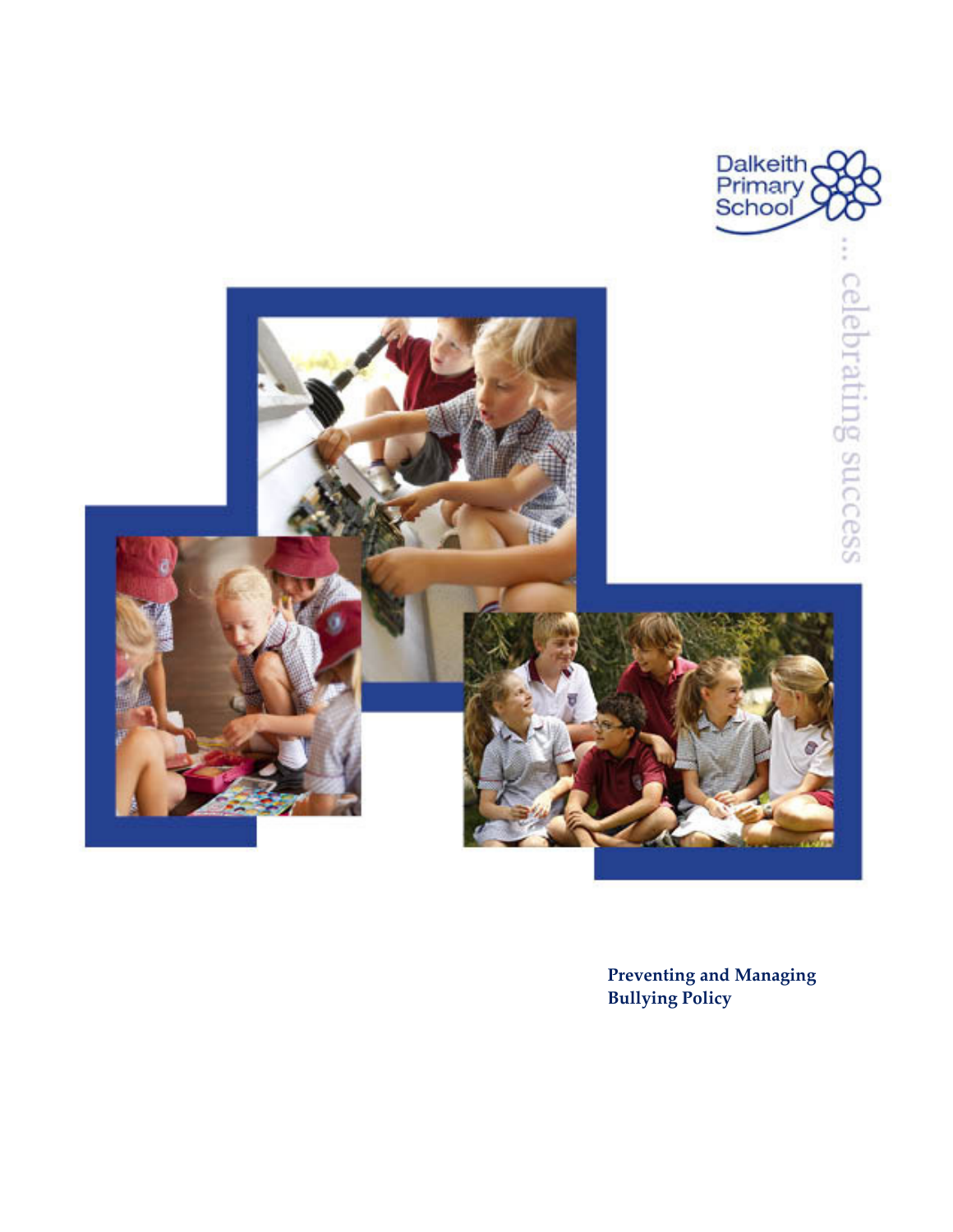#### **PREVENTING AND MANAGING BULLYING POLICY**

To be read in conjunction with the school Behaviour Management Plan

#### Rationale

All members of Dalkeith Primary School community are committed to ensuring a safe and supportive environment where all members have the right to be respected and have a responsibility to respect each other. We treat bullying as a serious issue.

Whole-school Community Rights and Responsibilities in Relation to Bullying

Students, staff, parents, caregivers and the wider community have the right to a safe and supportive learning environment in schools. For this to occur, all school community members have a responsibility to prevent and respond to reports and observations of bullying.

| <b>MEMBERS</b>                                                    | <b>RIGHTS</b>                                                                                                                                                                                                                                                                                                                                                                                                                                                                                                                                                 | <b>RESPONSIBILITIES</b>                                                                                                                                                                                                                                                                                                                                                                                                                                                                                                                                          |
|-------------------------------------------------------------------|---------------------------------------------------------------------------------------------------------------------------------------------------------------------------------------------------------------------------------------------------------------------------------------------------------------------------------------------------------------------------------------------------------------------------------------------------------------------------------------------------------------------------------------------------------------|------------------------------------------------------------------------------------------------------------------------------------------------------------------------------------------------------------------------------------------------------------------------------------------------------------------------------------------------------------------------------------------------------------------------------------------------------------------------------------------------------------------------------------------------------------------|
| All students,<br>teachers, parents,<br>wider school<br>community. | Are safe and supported in the<br>$\bullet$<br>school environment; and<br>are treated with respect.<br>$\bullet$                                                                                                                                                                                                                                                                                                                                                                                                                                               | Establish positive<br>$\bullet$<br>relationships; and<br>respect and accept individual<br>differences.                                                                                                                                                                                                                                                                                                                                                                                                                                                           |
| <b>Students</b>                                                   | Access to curriculum that<br>$\bullet$<br>supports the building of<br>resiliency;<br>Immersed in curriculum that<br>$\bullet$<br>supports the identification of<br>bullying behaviours;<br>are informed of the school's<br>$\bullet$<br>plan on bullying; and<br>if involved, are provided with<br>$\bullet$<br>support to stop bullying.                                                                                                                                                                                                                     | Treat others with care and respect;<br>$\bullet$<br>identify and respond effectively to<br>$\bullet$<br>bullying; and<br>be active in bullying prevention.<br>$\bullet$                                                                                                                                                                                                                                                                                                                                                                                          |
| <b>Staff</b>                                                      | Feel safe and supported in<br>$\bullet$<br>the workplace;<br>access to curriculum<br>resources suitable for<br>supporting students in<br>building positive relationships,<br>resiliency, safety and bullying<br>prevention;<br>be involved in the<br>$\bullet$<br>development of the school's<br>bullying plan;<br>be informed of the school's<br>$\bullet$<br>current information on<br>bullying;<br>be treated with respect in the<br>$\bullet$<br>workplace; and<br>access to professional<br>learning in preventing and<br>effectively managing bullying. | Promote and model positive<br>$\bullet$<br>relationships;<br>participate in implementing the<br>school plan to counter bullying;<br>follow the plan for early intervention<br>$\bullet$<br>and management of bullying;<br>be alert for signs of student<br>$\bullet$<br>distress;<br>identify, respond and record<br>$\bullet$<br>bullying incidents;<br>teach strategies to respond<br>$\bullet$<br>effectively to bullying;<br>promote social problem solving<br>$\bullet$<br>with students; and<br>respect and accept individual<br>$\bullet$<br>differences. |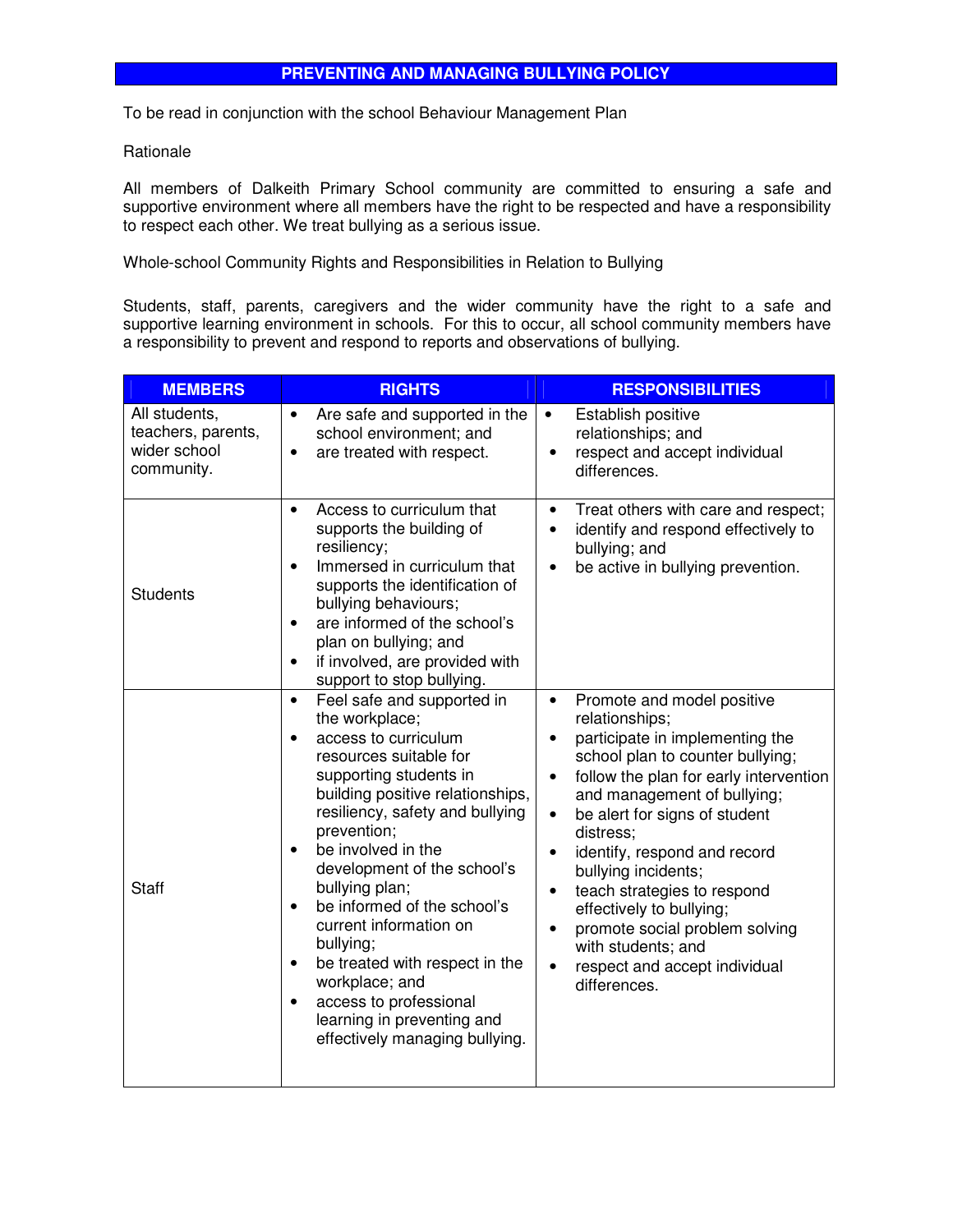| <b>MEMBERS</b>                                       | <b>RIGHTS</b>                                                                                                                                                                                                                         | <b>RESPONSIBILITIES</b>                                                                                                                                                                                                                                                                                                                                                                                                                  |
|------------------------------------------------------|---------------------------------------------------------------------------------------------------------------------------------------------------------------------------------------------------------------------------------------|------------------------------------------------------------------------------------------------------------------------------------------------------------------------------------------------------------------------------------------------------------------------------------------------------------------------------------------------------------------------------------------------------------------------------------------|
| Administrators                                       | Are supported in developing<br>and implementing the<br>school's plan to prevent and<br>effectively manage bullying.                                                                                                                   | Provide leadership in resourcing<br>$\bullet$<br>the school's prevention and<br>effective management of bullying;<br>implement the school plan;<br>٠<br>provide support to students<br>involved in bullying;<br>ensure parents are informed of the<br>school plan; and<br>support staff to implement the<br>school's plan.                                                                                                               |
| Parents                                              | Expect children to be safe<br>and provided with a<br>supportive school<br>environment and treated with<br>respect; and<br>provided with access to<br>information on the prevention<br>and response strategies<br>related to bullying. | Support and encourage children to<br>$\bullet$<br>treat others with respect and act in<br>accordance with the school plan if<br>they observe bullying;<br>be alert for signs of distress;<br>٠<br>encourage children to report<br>bullying incidents;<br>set a positive example when<br>dealing when bullying;<br>inform school of concerns; and<br>are aware of school plans and<br>support school in effectively<br>managing bullying. |
| Wider community:<br>including other<br>professionals | Strategic inclusion in<br>$\bullet$<br>prevention and bullying<br>incident management.                                                                                                                                                | Provide support and input into the<br>$\bullet$<br>school's approach to preventing<br>and managing bullying.                                                                                                                                                                                                                                                                                                                             |

# **COMMON UNDERSTANDINGS ABOUT BULLYING**

### **Definition of Bullying**

Bullying is when an individual or group misuses power to target another individual or group to intentionally threaten or harm them on more than one occasion. This may involve verbal, physical, relational and psychological forms of bullying.

# **Types of Bullying**

Bullying takes many forms and can include:

- Verbal Bullying: the repeated use of words to hurt or humiliate another individual or group. Verbal bullying includes using put-downs, insulting language, name-calling, swearing, nasty notes and homophobic, racist or sexist comments.
- Psychological Bullying: includes repeated stalking, threats or implied threats, unwanted email or text messaging, abusive websites, threatening gestures, manipulation, emotional blackmail, and threats to an individual's reputation and sense of safety.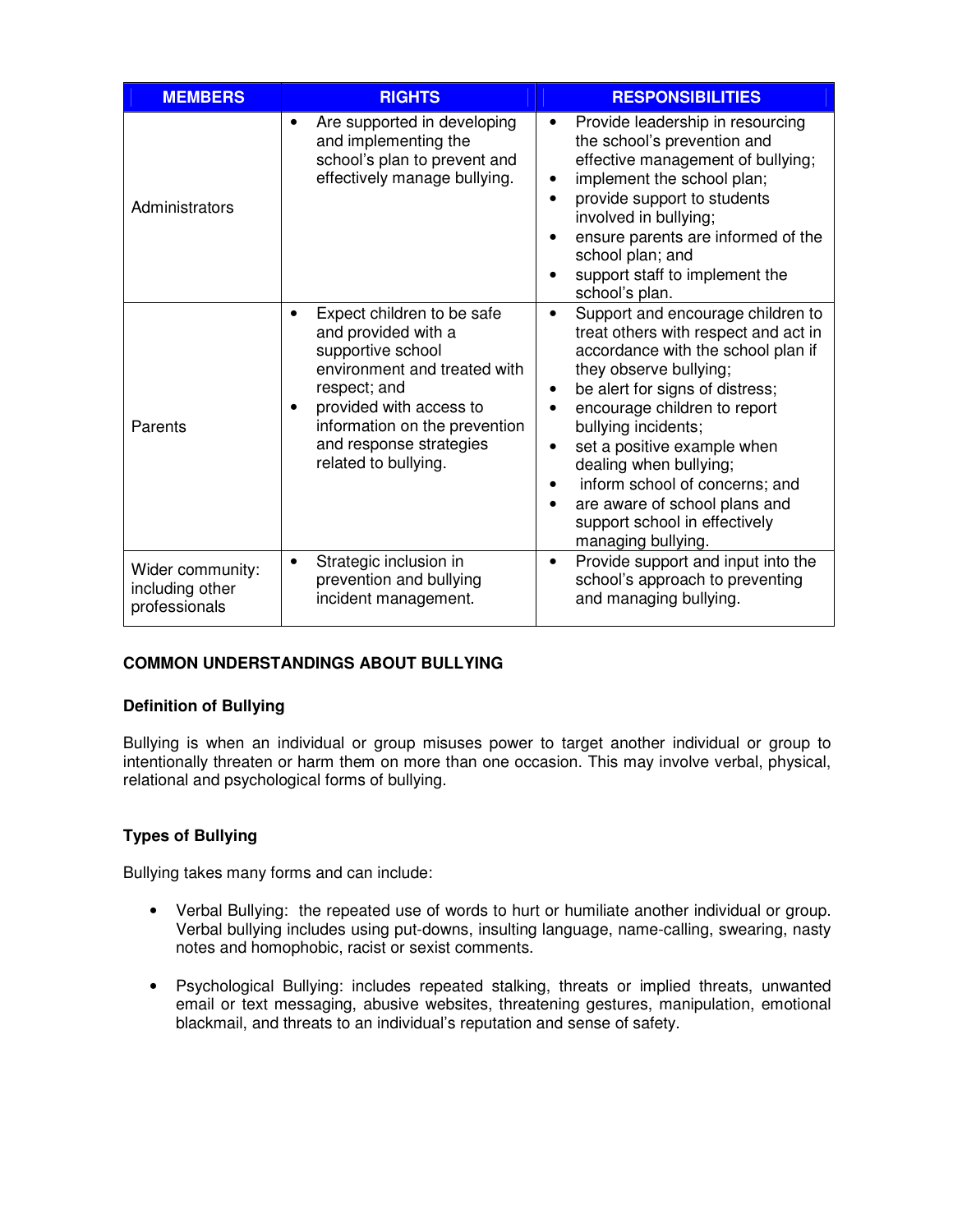- Relational Bullying: usually involves repeatedly ostracising others by leaving them out or convincing others to exclude or reject another individual or group from their social connections, making up or spreading rumours and sharing or threatening to share another's personal information.
- Physical Bullying: Includes repetitive low level hitting, kicking, pinching, pushing, tripping, "ganging up", unwanted physical or sexual touching, and damage to personal property.
- Cyber Bullying: Involves the use of information and communication technologies such as email, text messages, instant messaging and websites to engage in the bullying of other individuals or groups. This technology provides an alternative means for verbal, relational and psychological forms of bullying.

#### **Roles of Others**

Bullying also involves the concept of "bystanders "

• Bystanders to Bullying:

 A bystander may be someone who sees bullying or knows about it but he or she is not usually directly involved. Everyone at the school can have a role in supporting those who are being bullied. All members of the whole school community at Dalkeith Primary School need to be aware of their role in supporting those who are being bullied and their responsibility to discourage bullying behaviours when they observe them. Any member of the school community can be a bystander and can act successfully to prevent or stop bullying. Sometimes it is difficult to act at the time of the bullying incident but reporting bullying behaviour is also important. Bystanders are encouraged to report to someone who can help, such as a member of the school staff.

### **Terminology**

Dalkeith Primary School promotes the use of affirmative language that supports the values of the Curriculum Framework. This will ensure that the unacceptable behaviours are separated from the students involved. This allows the behaviours to be addressed in a manner that remains respectful of the individuals.

When investigating, responding and reporting incidents of bullying we use the following terminology; "bullied students", "students who are bullied", "victimised students", "students who bully", "students who engage in bullying behaviour" and "students who bully others".

School Strategies to Prevent and Manage Bullying

Dalkeith Primary School is for people who believe that a child needs a well rounded education from a nurturing environment.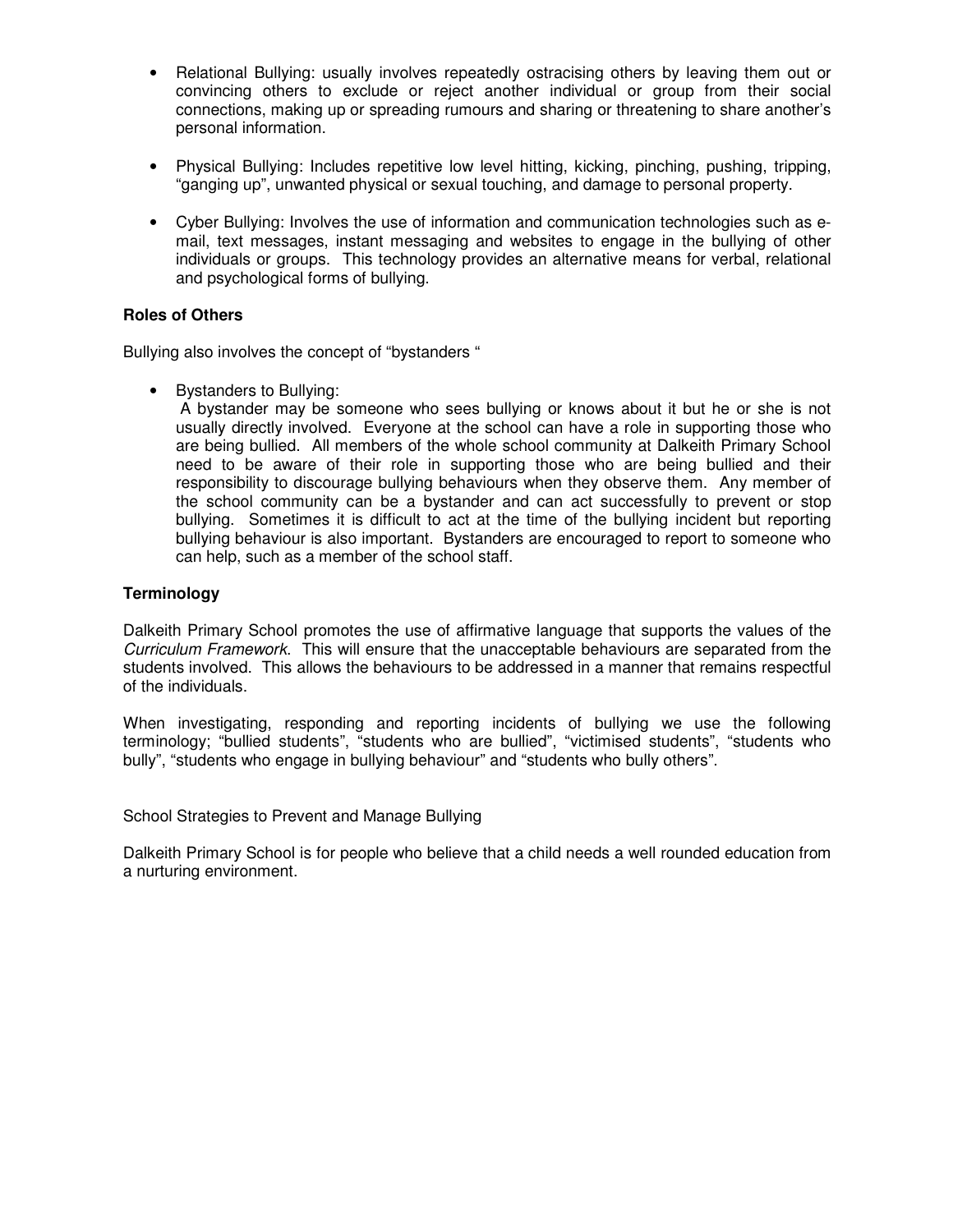## **WHOLE-SCHOOL PREVENTION STRATEGIES**

#### **Positive Relationships**

- Inclusive, safe and welcoming learning environments
- school mantra *Celebrating Success* embedded into all aspects of the school life
- open and proactive communication
- collaborative practices in leadership, teaching and learning
- seeking and responding to feedback eg. surveys, Learning Journeys
- email communication
- professional learning
- effective classroom and playground agreements
- positive staff role modelling eg. Staff agreements, Brag board

### **Programs**

- Virtues program including assemblies, certificates, book prizes and regular newsletter articles
- Explicit teaching of social skills through cooperative learning focus
- student leadership eg. year 7 leadership, cooperative learning roles and responsibilities
- buddies
- TRIBES strategies eg. social circles
- Bluearth

# **TARGETED EARLY INTERVENTION STRATEGIES**

### **Whole School**

- implement long term prevention curriculum through a scope and sequence in the Health plan to develop the following:
	- a. what behaviours constitute bullying
	- b. why bullying is unacceptable
	- c. the development of effective bystander behaviour
	- d. understand the school's prevention and management of bullying processes and strategies
	- e. awareness raising of cyber bullying and how to deal with it
- seek to understand the rights and responsibilities of each stakeholder
- provide professional learning and information to staff and parents
- proactive modelling of pro-social behaviour to identifies students
- highly visible and active approach to playground supervision. Identify danger times and hotspots
- record and manage playground bullying incidents. Inform class teacher/Admin
- communicate incidents and issues related to bullying to all staff at Monday communication meetings

### **Classroom**

- use cooperative learning strategies with students and explicitly teach roles and responsibilities of group workers
- implement effective classroom behaviour management methods that focus on social problem solving and positive action. eg. negotiated classroom agreements;
- identify early signs of relationship issues within year groups across the school. eg. social circles, class meetings
- develop teaching/learning programs focussing on bullying following the Health scope and sequence
- incorporate Friendly Kids, Friendly Classrooms, Friendly Schools and Families, PATHS, Countering Bullying in program
- reinforce good examples of communication and conflict resolution.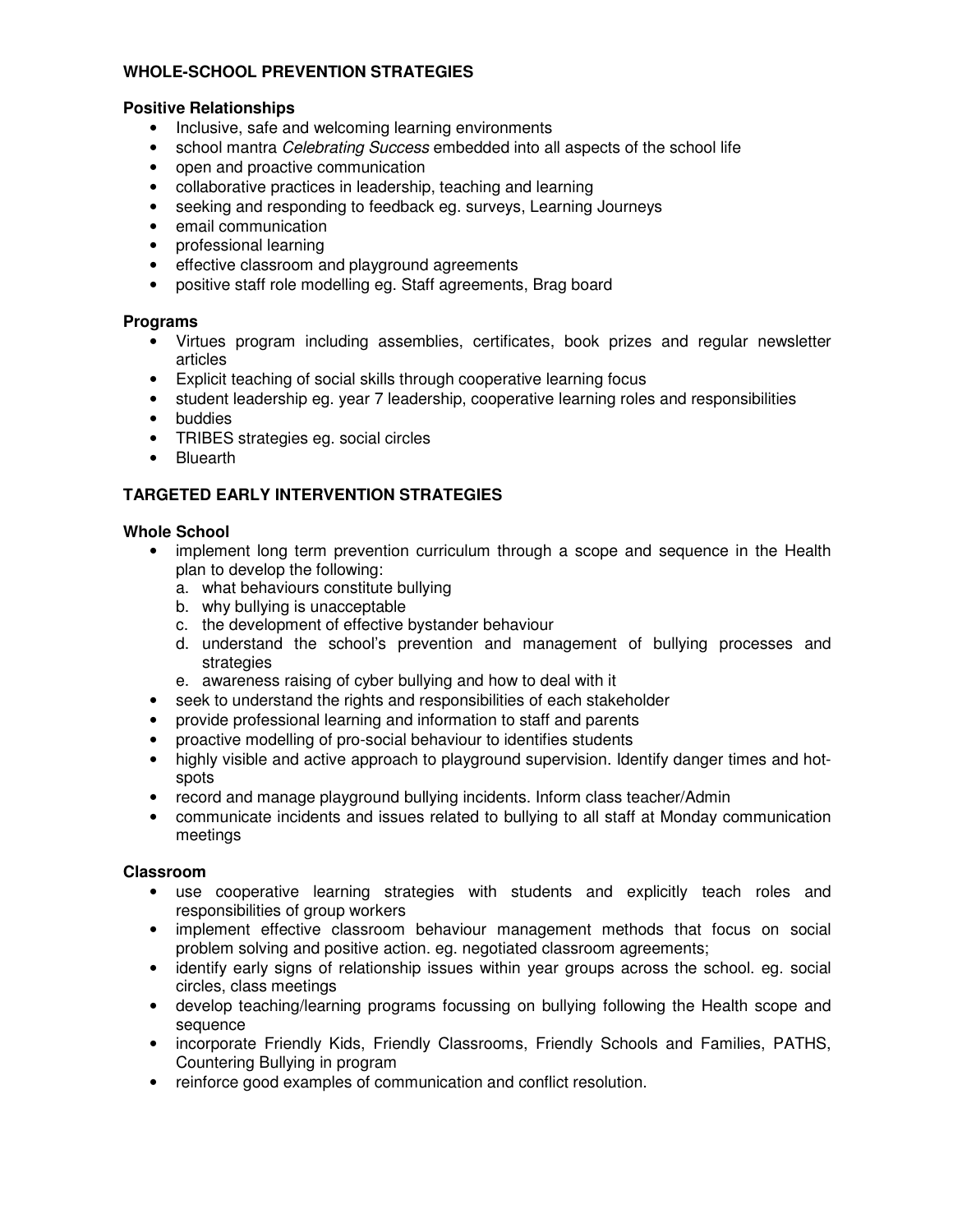## **INTERVENTION FOR BULLYING INCIDENTS**

Bullying is best managed by restorative and solution focussed practices that resolve conflicts, restore relationships and promote tolerance.

### **Identifying bullying incidents**

- See repetitive patterns of behaviour, signs of distress;
- Hear 'rumours';
- Receive a student/parent/staff report; and
- Conduct a social circle or class meeting.

#### **Investigating bullying incidents**

At any of the stages below, seek Administration support as required:

- Meet with student or group of students. Record conversation;
- Identify the student bullying, the bystander/s and the student being bullied; and
- Interview each student separately to determine depth/extent/cause of the problem.

### **Reporting bullying incidents**

- Duty teacher informs class teacher and/or Admin;
- Class teacher informs all staff at communication meeting of any behaviours/incidents to monitor;
- Class teacher makes contact with parents of students bullying or being bullied; and
- Severe clause: (school Behaviour Management Policy)
	- i. Administration phone parents of students bullying or being bullied.
	- ii. Administration informs District Office and completes a critical incident report.

### **Recording bullying incidents**

- Class teacher records the 'records of conversations', key points from investigations and incidents where bullying has been determined and consequences delivered according to the school Behaviour Management Policy;
- Duty teacher record playground incidents on sheet in green Duty File; and
- Class teacher and/or administration enters bullying behaviours onto SIS Behaviour Management.

### **Responding to bullying incidents**

- Provide ongoing and supportive structures and plans for the students being bullied and student's bullying;
- Monitor the identified students/groups (observe, buddy, planned activities during break times); and
- Refer to classroom Health scope and sequence and related curriculum resources.

### **Case management of students involved in bullying incidents**

- Refer identified students to student services staff;
- Involve parents/caregivers in developing individual plans; and
- Develop resiliency through curriculum.

# **PLANNING, MONITORING AND REVIEW**

### **Evaluation of Effectiveness**

- Use a map of the school playground to survey students identifying the safe areas and hot spots. Gather longitudinal data and report trends over time;
- Analyse SIS data for bullying frequency, repetitive behaviours, group/cohort trends; and
- Anecdotal evidence including teacher judgements and information on curriculum programs, social circles.